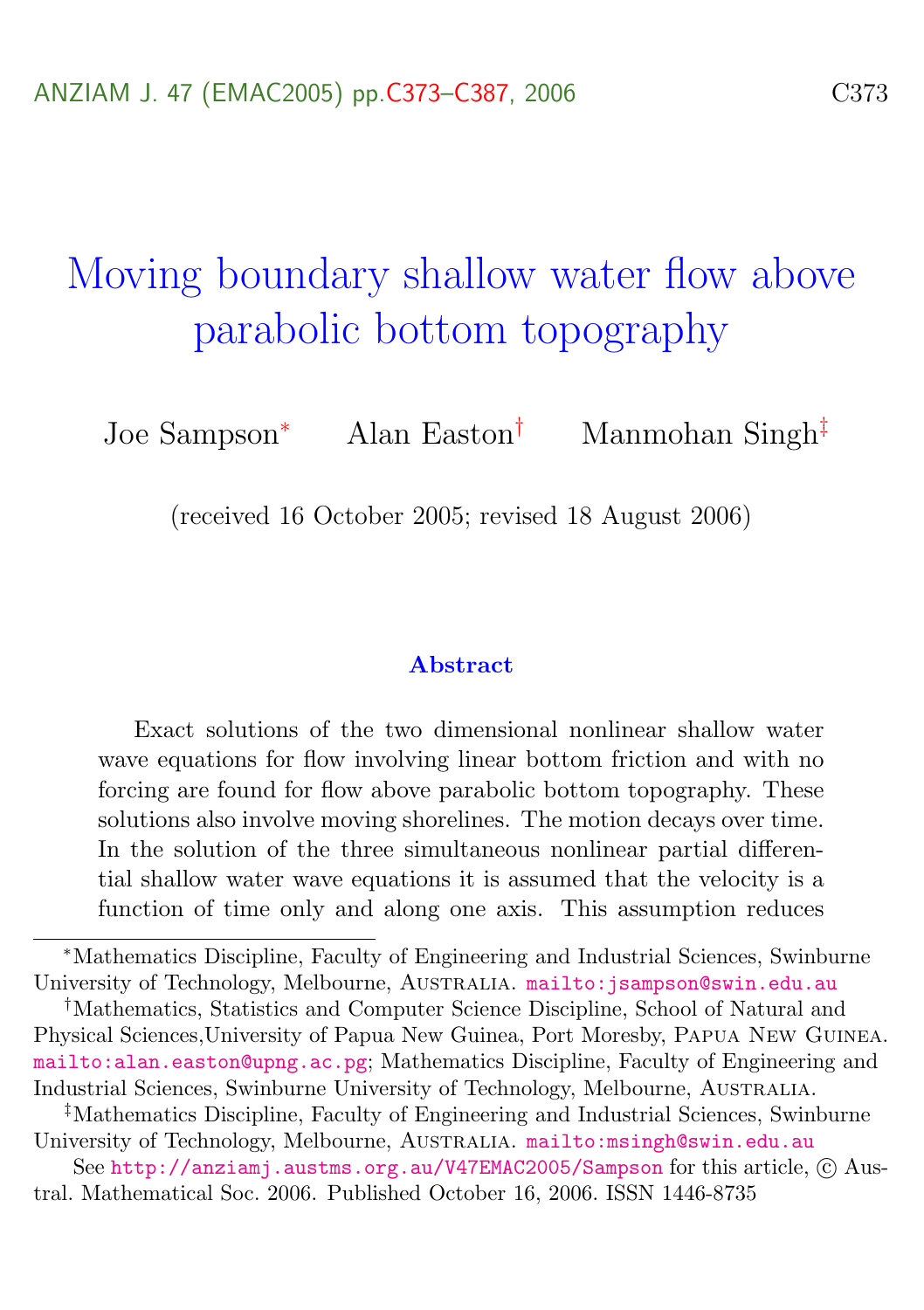<span id="page-1-1"></span>the three simultaneous nonlinear partial differential equations to two simultaneous linear ordinary differential equations . The solutions found are useful for testing numerical solutions of the nonlinear shallow water wave equations which include bottom friction and whose flow involves moving shorelines.

## **Contents**

|                   | 1 Introduction                           | C374                                                             |
|-------------------|------------------------------------------|------------------------------------------------------------------|
|                   | 2 Thacker's solutions                    | C375                                                             |
|                   | 3 Model equations                        | C378                                                             |
|                   | 4 Flow above parabolic bottom topography | C379<br>C <sub>381</sub><br>C <sub>384</sub><br>C <sub>384</sub> |
| 5 <sup>1</sup>    | Conclusions                              | C385                                                             |
| <b>References</b> |                                          | 7386                                                             |

## <span id="page-1-0"></span>1 Introduction

Exact solutions of the nonlinear shallow water wave equations were found by Thacker [\[6\]](#page-13-1) for frictionless flow involving the Coriolis force in parabolic canals. The solutions involve moving shorelines. The motion is oscillatory and continues indefinitely over time.

Our work builds on the work of Thacker  $[6]$ . As far as we are aware there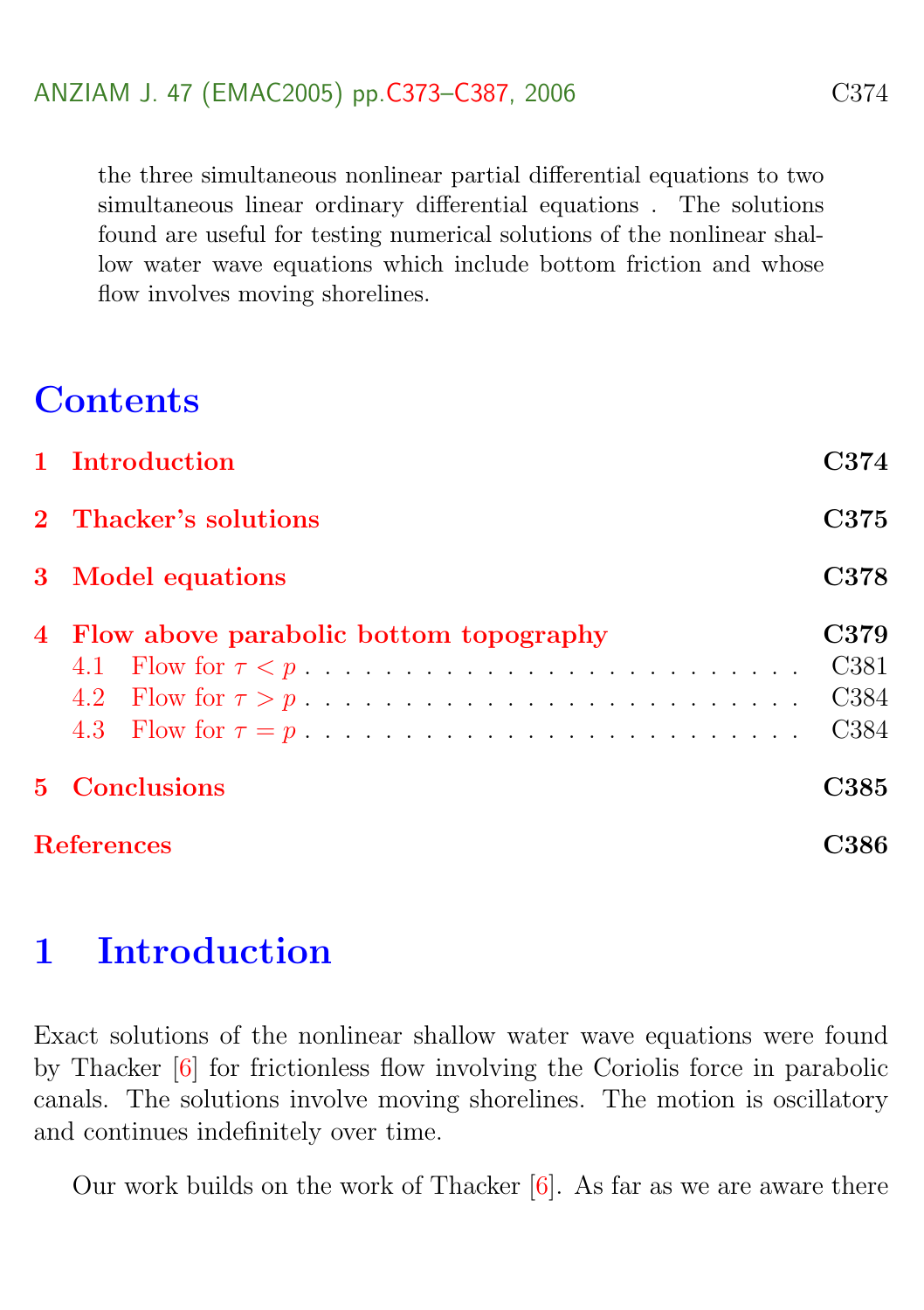#### <span id="page-2-3"></span>1 Introduction C375

have been no other analytical solutions of the nonlinear shallow water wave equations as a consequence of the work of Thacker [\[6\]](#page-13-1) apart from an article by Sampson, Easton & Singh [\[5\]](#page-13-2). Balzano [\[1\]](#page-13-3), Holdahl, Holden & Lie [\[2\]](#page-13-4), Lewis & Adams [\[3\]](#page-13-5), Peterson, Hauser, Thacker & Eppel [\[4\]](#page-13-6) and Yoon & Cho [\[8\]](#page-14-0) compared numerical solutions of the nonlinear shallow water wave equations with some of the analytical solutions in Thacker [\[6\]](#page-13-1).

Here exact solutions of the two dimensional nonlinear shallow water wave equations for flow involving linear bottom friction and without Coriolis force are found for flow above parabolic bottom topography. These solutions also involve moving shorelines. The motion decays over time.

## <span id="page-2-0"></span>2 Thacker's solutions

Thacker [\[6\]](#page-13-1) considered the case where the motion of shallow water in a basin is governed by the equations [\[7\]](#page-13-7)

$$
\frac{\partial U}{\partial t} + U \frac{\partial U}{\partial x} + V \frac{\partial U}{\partial y} - fV + g \frac{\partial \zeta}{\partial x} = 0, \qquad (1)
$$

<span id="page-2-1"></span>
$$
\frac{\partial V}{\partial t} + U \frac{\partial V}{\partial x} + V \frac{\partial V}{\partial y} + fU + g \frac{\partial \zeta}{\partial y} = 0, \qquad (2)
$$

$$
\frac{\partial \zeta}{\partial t} + \frac{\partial (h + \zeta)U}{\partial x} + \frac{\partial (h + \zeta)V}{\partial y} = 0, \qquad (3)
$$

where  $\zeta(x, y, t)$  is the height of the water surface above mean water level,  $z = -h(x, y)$  is the bottom surface,  $U(x, y, t)$  is the depth averaged velocity component of the water current to the East,  $V(x, y, t)$  is the depth averaged velocity component of the water current to the North,  $q$  is the acceleration due to gravity,  $f$  is the Coriolis parameter and  $t$  is the time.

Thacker assumed that

<span id="page-2-2"></span>
$$
U = u_0(t), \tag{4}
$$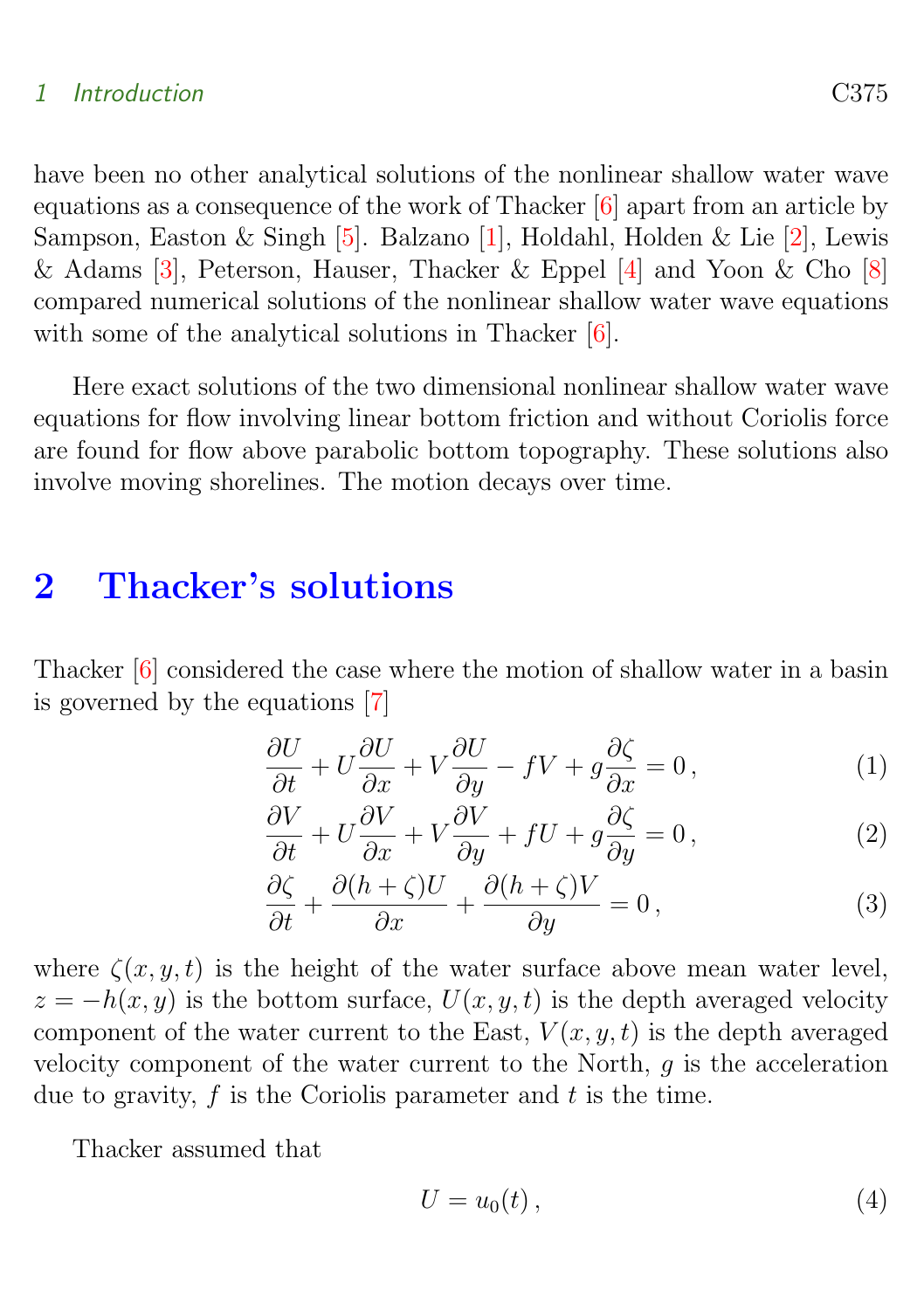#### 2 Thacker's solutions C376

$$
V = v_0(t). \tag{5}
$$

It can be shown that equations [\(1\)](#page-2-1) and [\(2\)](#page-2-1) together with equations [\(4\)](#page-2-2) and [\(5\)](#page-2-2) imply that

<span id="page-3-3"></span>
$$
\zeta(x, y, t) = \zeta_0(t) + x\zeta_1(t) + y\zeta_2(t), \qquad (6)
$$

where

$$
\zeta_1(t) = -\frac{1}{g} \left( \frac{du_0(t)}{dt} - fv_0(t) \right),\tag{7}
$$

<span id="page-3-0"></span>
$$
\zeta_2(t) = -\frac{1}{g} \left( \frac{dv_0(t)}{dt} + fu_0(t) \right). \tag{8}
$$

Thacker assumed that flow takes place in the parabolic canal

<span id="page-3-4"></span>
$$
h = h_0 \left( 1 - \frac{x^2}{a^2} \right),\tag{9}
$$

with  $h_0$  and a constant.

Substituting  $(4)$  and  $(5)$  in  $(3)$  gives

$$
\frac{d\zeta_0(t)}{dt} + x\frac{d\zeta_1(t)}{dt} + y\frac{d\zeta_2(t)}{dt} - \frac{2u_0(t)h_0x}{a^2} + u_0(t)\zeta_1(t) + v_0(t)\zeta_2(t) = 0.
$$
 (10)

Equating the time-varying coefficients of the linearly independent terms 1,  $x$  and  $y$  leads to

$$
\frac{d\zeta_0(t)}{dt} + u_0(t)\zeta_1(t) + v_0(t)\zeta_2(t) = 0, \qquad (11)
$$

<span id="page-3-1"></span>
$$
\frac{d\zeta_1(t)}{dt} - \frac{2u_0(t)h_0}{a^2} = 0.
$$
\n(12)

$$
\frac{d\zeta_2\left(t\right)}{dt} = 0\,. \tag{13}
$$

Substituting  $(7)$  in  $(12)$  gives

<span id="page-3-2"></span>
$$
\frac{d^2u_0(t)}{dt^2} - f\frac{dv_0}{dt} + \frac{2gh_0u_0(t)}{a^2} = 0.
$$
 (14)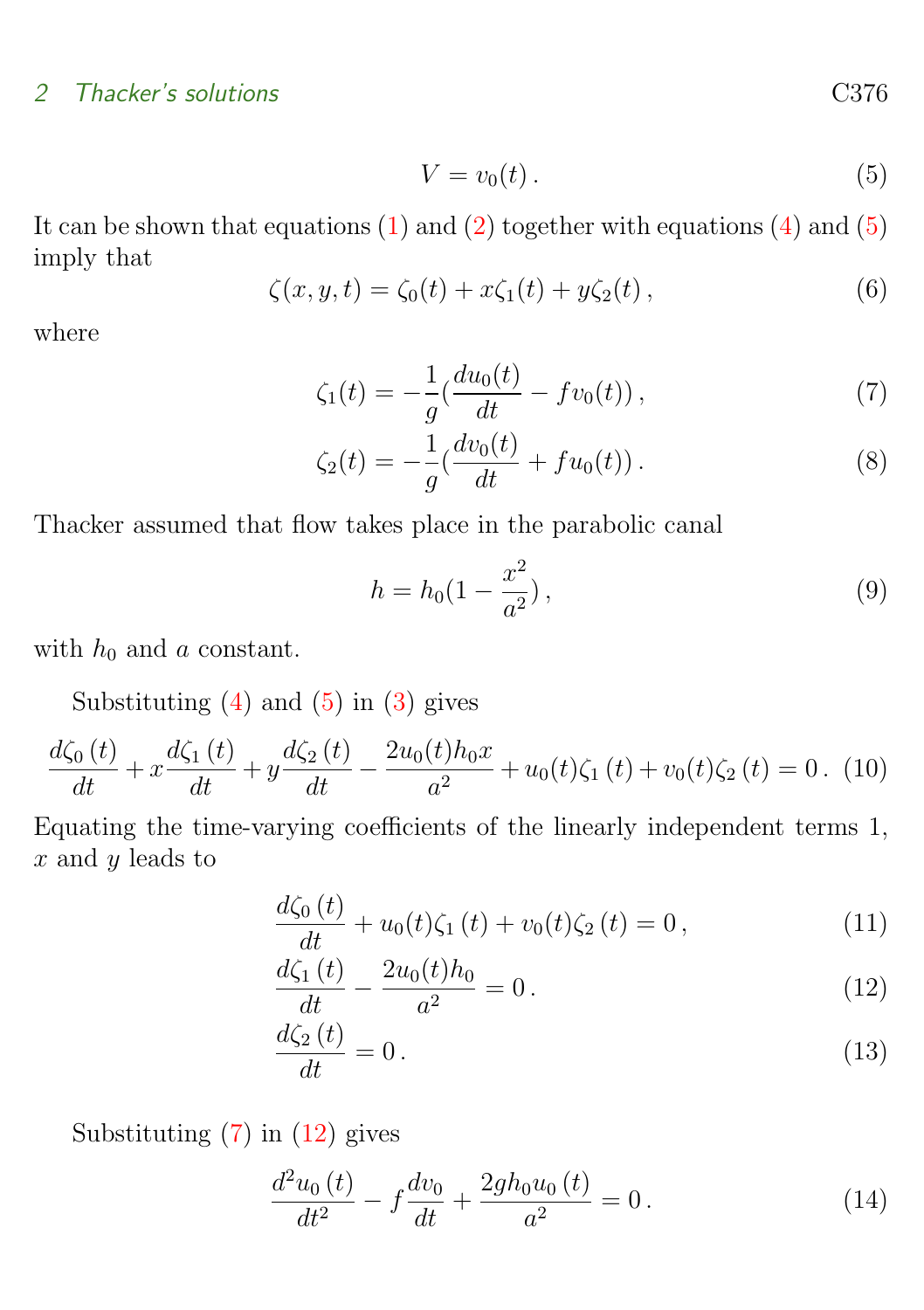#### 2 Thacker's solutions C377

Substituting  $(8)$  in  $(13)$  gives

<span id="page-4-1"></span><span id="page-4-0"></span>
$$
\frac{d^2v_0(t)}{dt^2} + f\frac{du_0}{dt} = 0.
$$
\n(15)

Substituting  $(7)$  and  $(8)$  in  $(11)$  gives

$$
\frac{d\zeta_0(t)}{dt} - \frac{1}{g}u_0(t)\frac{du_0}{dt} - \frac{1}{g}v_0(t)\frac{dv_0}{dt} = 0.
$$
\n(16)

Thacker gave solutions to equations  $(14)$ ,  $(15)$  and  $(16)$  without explaining how he obtained his solutions. We discuss below how one could obtain Thacker's solutions. If one differentiates  $(14)$  with respect to t and makes use of [\(15\)](#page-4-0) one obtains a third order differential equation for  $u_0(t)$ :

<span id="page-4-2"></span>
$$
\frac{d^3u_0(t)}{dt^3} + (f^2 + \frac{2gh_0}{a^2})\frac{du_0(t)}{dt} = 0.
$$
 (17)

A solution is

$$
u_0(t) = -G\Omega\sin(\Omega t),\qquad(18)
$$

where  $G$  is a constant and

$$
\Omega = \left(f^2 + \frac{2gh_0}{a^2}\right)^{1/2}.
$$
\n(19)

Substitution of  $(18)$  in  $(15)$  gives the solution

<span id="page-4-3"></span>
$$
v_0(t) = -Gf \cos(\Omega t). \tag{20}
$$

Substitution of  $(18)$  and  $(20)$  in  $(16)$  and then integration with respect to t gives the solution

<span id="page-4-4"></span>
$$
\zeta_0(t) = -\frac{G^2 h_0}{a^2} \cos^2(\Omega t) \,. \tag{21}
$$

Substitution of  $(18)$  and  $(20)$  in  $(7)$  gives

<span id="page-4-5"></span>
$$
\zeta_1(t) = \frac{2Gh_0}{a^2} \cos(\Omega t). \tag{22}
$$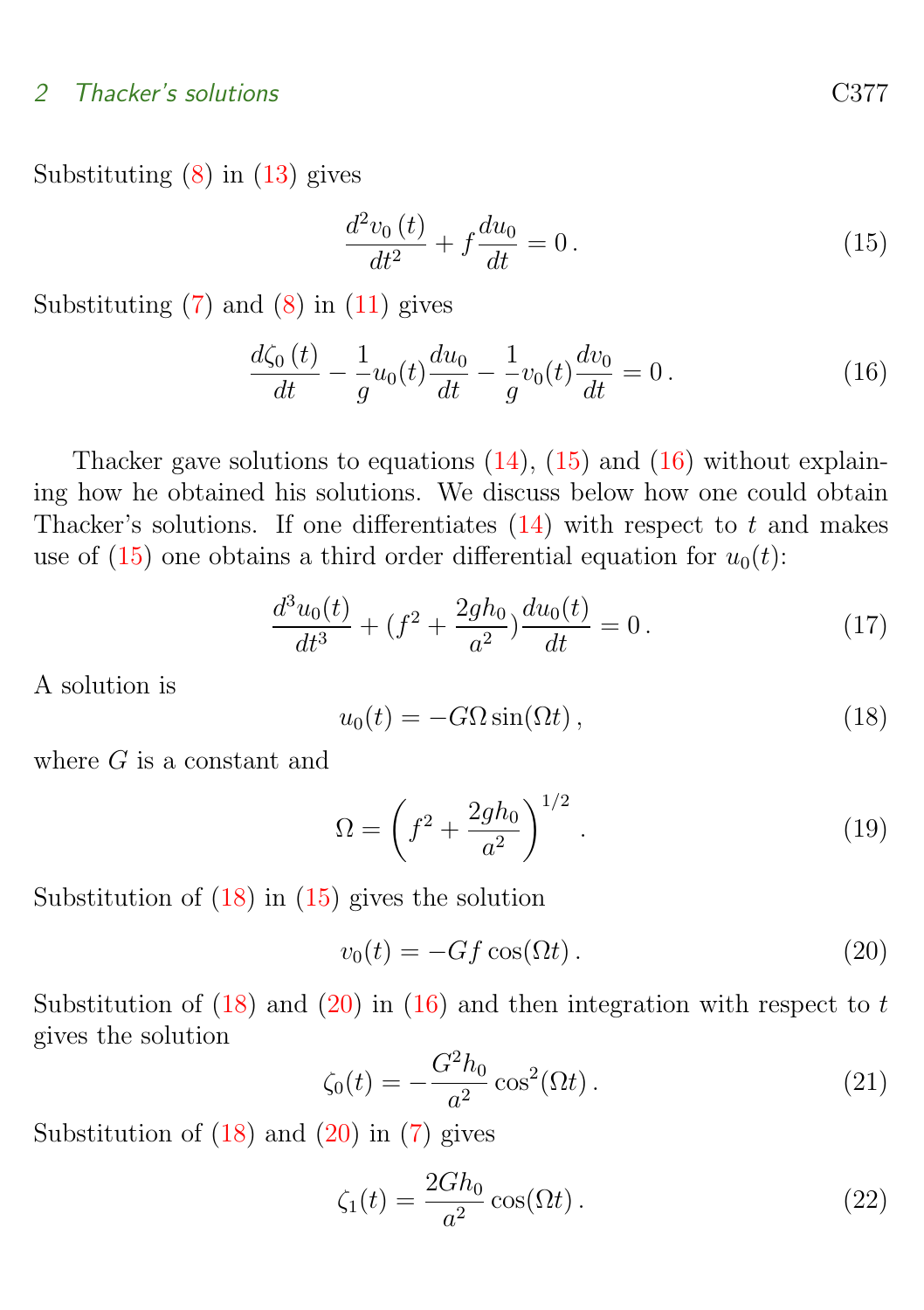#### <span id="page-5-5"></span>2 Thacker's solutions C378

Substitution of  $(18)$  and  $(20)$  in  $(7)$  gives

<span id="page-5-2"></span><span id="page-5-1"></span>
$$
\zeta_2 = 0. \tag{23}
$$

Substitution of  $(21)$  and  $(22)$  and  $(23)$  in  $(6)$  gives

$$
\zeta(x, y, t) = -\frac{G^2 h_0}{a^2} \cos^2(\Omega t) + \frac{2G h_0}{a^2} (\cos(\Omega t)) x.
$$
 (24)

At the shoreline the total depth is

<span id="page-5-3"></span>
$$
h + \zeta = 0. \tag{25}
$$

Substitution of  $(9)$  and  $(24)$  in  $(25)$  gives the shorelines

$$
x = G\cos(\Omega t) \pm a. \tag{26}
$$

## <span id="page-5-0"></span>3 Model equations

We consider the case where the motion of shallow water in a basin is governed by the equations [\[7\]](#page-13-7)

$$
\frac{\partial U}{\partial t} + U \frac{\partial U}{\partial x} + V \frac{\partial U}{\partial y} + \tau U + g \frac{\partial \zeta}{\partial x} = 0, \qquad (27)
$$

<span id="page-5-4"></span>
$$
\frac{\partial V}{\partial t} + U \frac{\partial V}{\partial x} + V \frac{\partial V}{\partial y} + \tau V + g \frac{\partial \zeta}{\partial y} = 0, \qquad (28)
$$

$$
\frac{\partial \zeta}{\partial t} + \frac{\partial (h + \zeta)U}{\partial x} + \frac{\partial (h + \zeta)V}{\partial y} = 0, \qquad (29)
$$

where  $\tau$  is the bottom friction parameter, g is the acceleration due to gravity and t is the time. The bottom friction parameter,  $\tau$ , is considered to be constant.

Equations [\(27\)](#page-5-4), [\(28\)](#page-5-4) and [\(29\)](#page-5-4) differ from Thacker's equations in that whereas Thacker's equations included Coriolis force terms ( see Section [2\)](#page-2-0)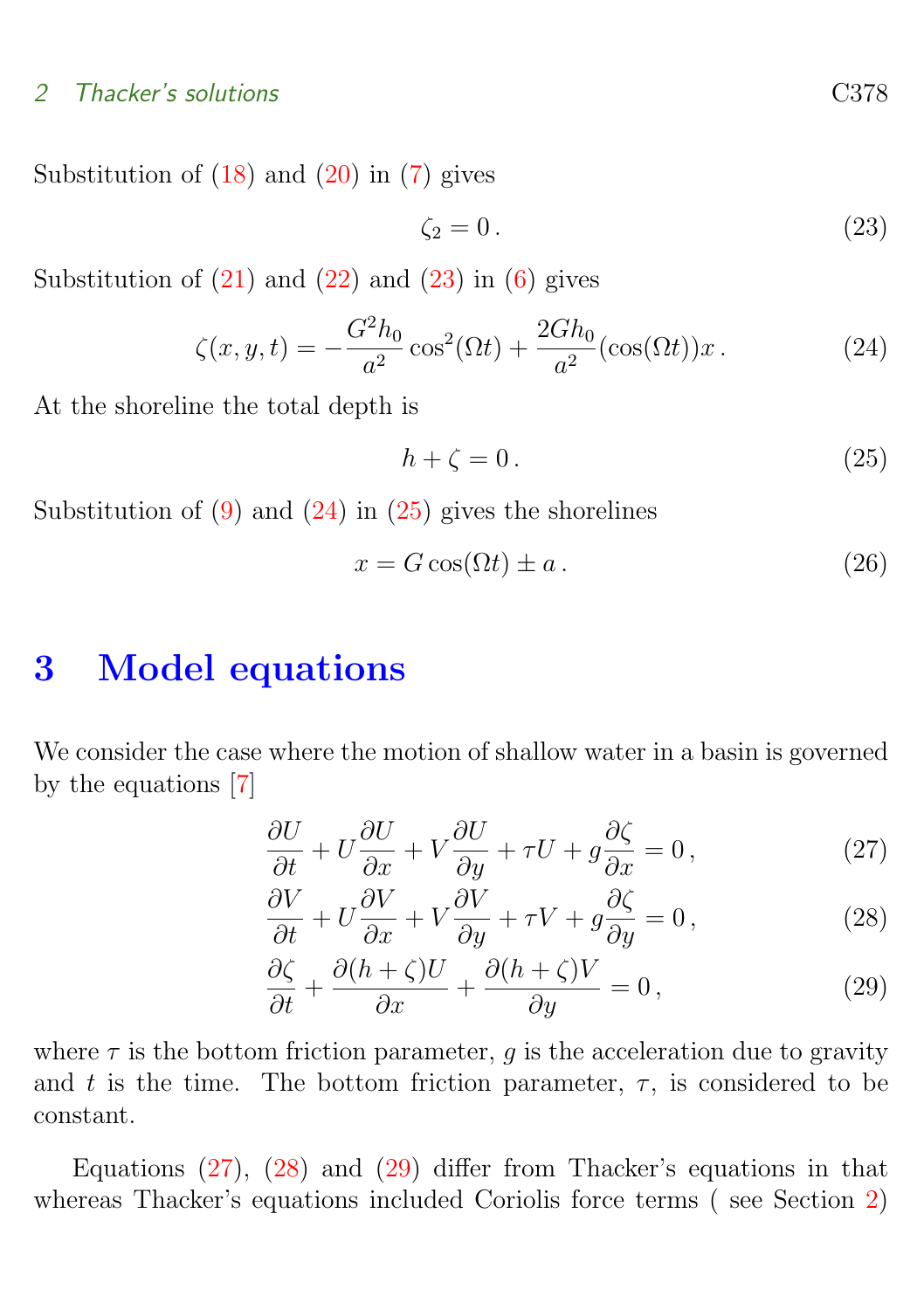#### <span id="page-6-5"></span>3 Model equations C379

for Thacker's solutions) but did not include friction terms, equations [\(27\)](#page-5-4), [\(28\)](#page-5-4) and [\(29\)](#page-5-4) do not include Coriolis force terms, but do include friction terms.

Thacker  $[6]$  assumed that U and V were functions of t only. Here we assume

<span id="page-6-1"></span>
$$
U = u_0(t), \tag{30}
$$

<span id="page-6-2"></span>
$$
V = 0, \t\t(31)
$$

Then equations  $(27)$  and  $(28)$  $(28)$  together with equations  $(30)$  and  $(31)$  imply

<span id="page-6-4"></span>
$$
\zeta(x, y, t) = \zeta_0(t) + x\zeta_1(t), \qquad (32)
$$

where  $(27)$  and  $(30)$  imply

$$
\zeta_1(t) = -\frac{1}{g} \left( \frac{du_0(t)}{dt} + \tau u_0(t) \right),\tag{33}
$$

It will be shown later how  $\zeta_0(t)$  is determined. Equation [\(32\)](#page-6-2) shows that at any time t the water surface is a plane.

We consider flows above parabolic bottom topography. The discussion in Section [4](#page-6-0) is similar to that in Thacker  $[6]$ , but because the shallow water equations [\(27\)](#page-5-4) and [\(28\)](#page-5-4) used in this article have a slightly different form to Thacker's and we make slightly different assumptions about the velocity's functional form, the discussion leads to different conclusions.

## <span id="page-6-0"></span>4 Flow above parabolic bottom topography

Following Thacker, assume that

<span id="page-6-3"></span>
$$
h = h_0 \left( 1 - \frac{x^2}{a^2} \right),\tag{34}
$$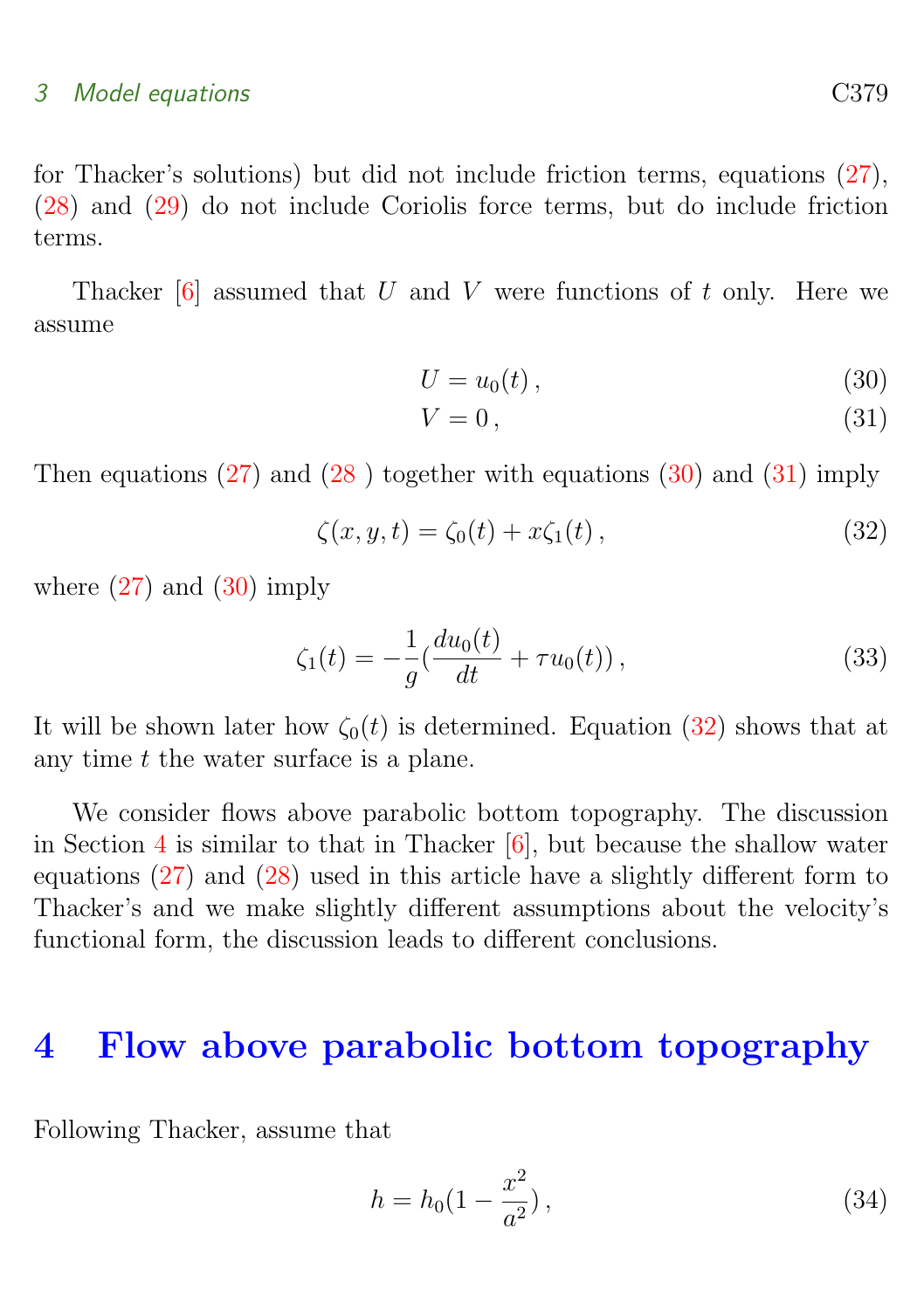#### 4 Flow above parabolic bottom topography contains the C380

with  $h_0$  and a constant, so that flow takes place above parabolic bottom topography.

Substituting [\(30\)](#page-6-1), [\(31\)](#page-6-1), [\(32\)](#page-6-2), and [\(34\)](#page-6-3) in [\(29\)](#page-5-4) gives

$$
\frac{d\zeta_0(t)}{dt} + x\frac{d\zeta_1(t)}{dt} - \frac{2u_0(t)h_0x}{a^2} + u_0(t)\zeta_1(t) = 0.
$$
\n(35)

Following Thacker, equate the time-varying coefficients of the linearly independent terms, 1 and  $x$  respectively,

$$
\frac{d\zeta_0(t)}{dt} + u_0(t)\zeta_1(t) = 0, \qquad (36)
$$

<span id="page-7-1"></span><span id="page-7-0"></span>
$$
\frac{d\zeta_1(t)}{dt} - \frac{2u_0(t)h_0}{a^2} = 0.
$$
\n(37)

Substituting [\(33\)](#page-6-4) in [\(37\)](#page-7-0)

$$
\frac{d^2u_0(t)}{dt^2} + \tau \frac{du_0(t)}{dt} + \frac{2gh_0u_0(t)}{a^2} = 0.
$$
\n(38)

Substituting [\(33\)](#page-6-4) in [\(36\)](#page-7-0)

<span id="page-7-2"></span>
$$
\frac{d\zeta_0(t)}{dt} - \frac{1}{g}u_0(t)\frac{du_0}{dt} - \frac{\tau}{g}u_0(t)^2 = 0.
$$
 (39)

Equation [\(38\)](#page-7-1) has to be solved for  $u_0(t)$ .

As equation [\(38\)](#page-7-1) is a second order differential equations, it requires two boundary conditions. The solution of  $(38)$  can be substituted in  $(39)$ , which is first order and hence needs one boundary condition to be solved uniquely for  $\zeta_0(t)$ .

The auxiliary equation for [\(38\)](#page-7-1) is

<span id="page-7-3"></span>
$$
\lambda^2 + \tau \lambda + \frac{2gh_0}{a^2} = 0.
$$
\n(40)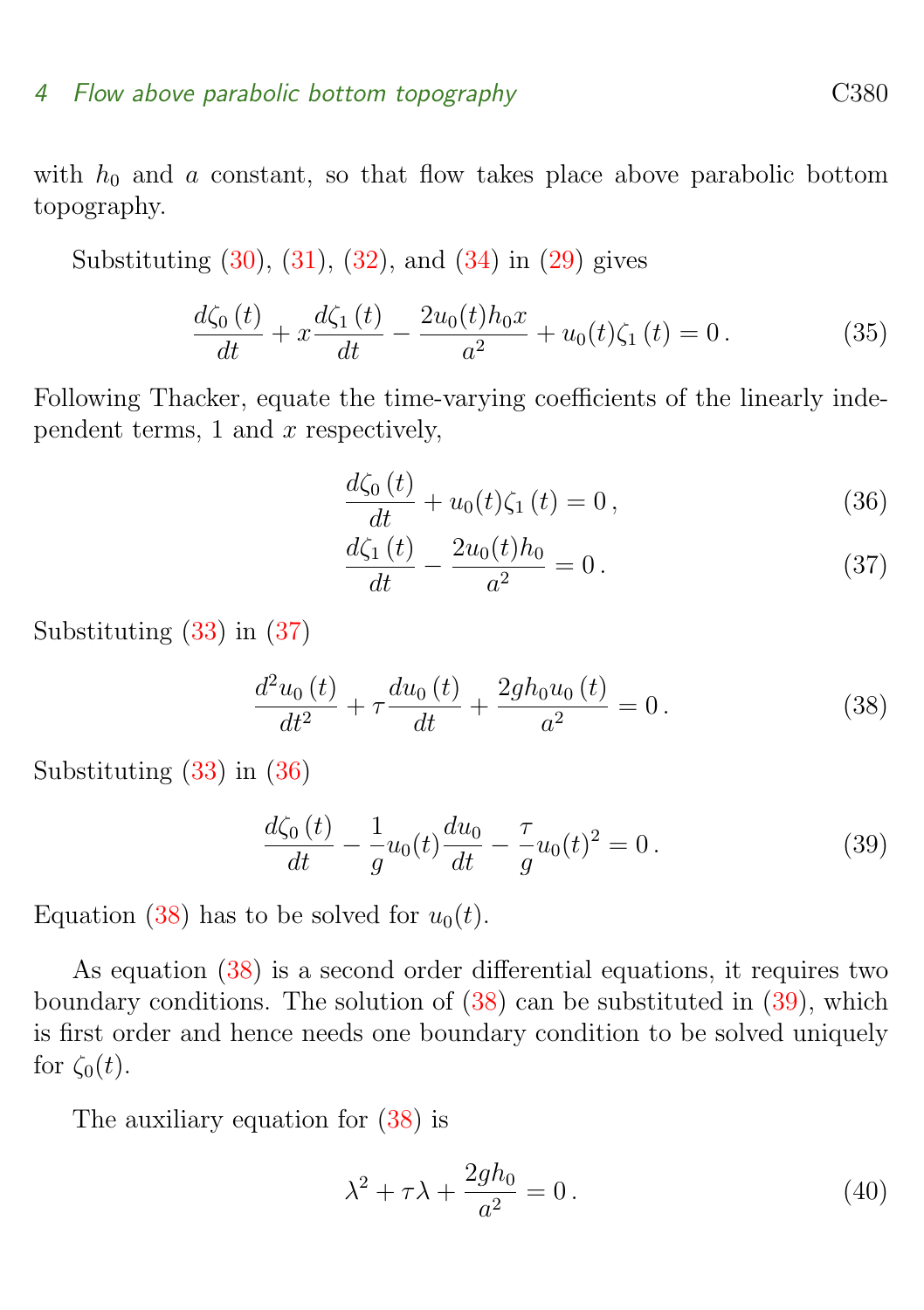The roots of [\(40\)](#page-7-3) are

$$
\lambda = \frac{-\tau \pm \sqrt{\tau^2 - p^2}}{2}.
$$
\n(41)

where

$$
p = \sqrt{\frac{8gh_0}{a^2}}.
$$
\n
$$
(42)
$$

Hence, the three possible solutions of [\(40\)](#page-7-3) are for when  $\tau < p$ ,  $\tau > p$ , and  $\tau = p$ . Consideration of some typical values of a,  $h_0$  and  $\tau$  shows that all the possible solutions are realistic solutions of  $(40)$ . Thus there are three realistically possible solutions of  $(38)$ . The solutions of  $(32)$ ,  $(36)$  and  $(38)$ for  $\tau < p$ ,  $\tau > p$  and  $\tau = p$  are discussed in the following three subsections.

### <span id="page-8-0"></span>4.1 Flow for  $\tau < p$

If  $\tau < p$ , then a solution of [\(38\)](#page-7-1) is

<span id="page-8-1"></span>
$$
u_0(t) = Be^{-\tau t/2} \sin st \tag{43}
$$

where B is a constant, obtained by using given values for  $u_0(0)$  and  $u'_0(0)$ , and where

<span id="page-8-2"></span>
$$
s = \frac{\sqrt{p^2 - \tau^2}}{2} \,. \tag{44}
$$

It can be seen from [\(43\)](#page-8-1) that as  $t \to \infty$ ,  $u_0(t) \to 0$ .

Substituting  $(43)$  in  $(39)$  and integrating with respect to t gives

$$
\zeta_0(t) = \frac{a^2 B^2 e^{-\tau t}}{8g^2 h_0} \left( -s\tau \sin 2st + \left( \frac{\tau^2}{4} - s^2 \right) \cos 2st \right) - \frac{B^2 e^{-\tau t}}{4g},\qquad(45)
$$

with the constant of integration being zero because it is assumed that as  $t\to\infty$ ,  $\zeta_0(t)\to 0$ .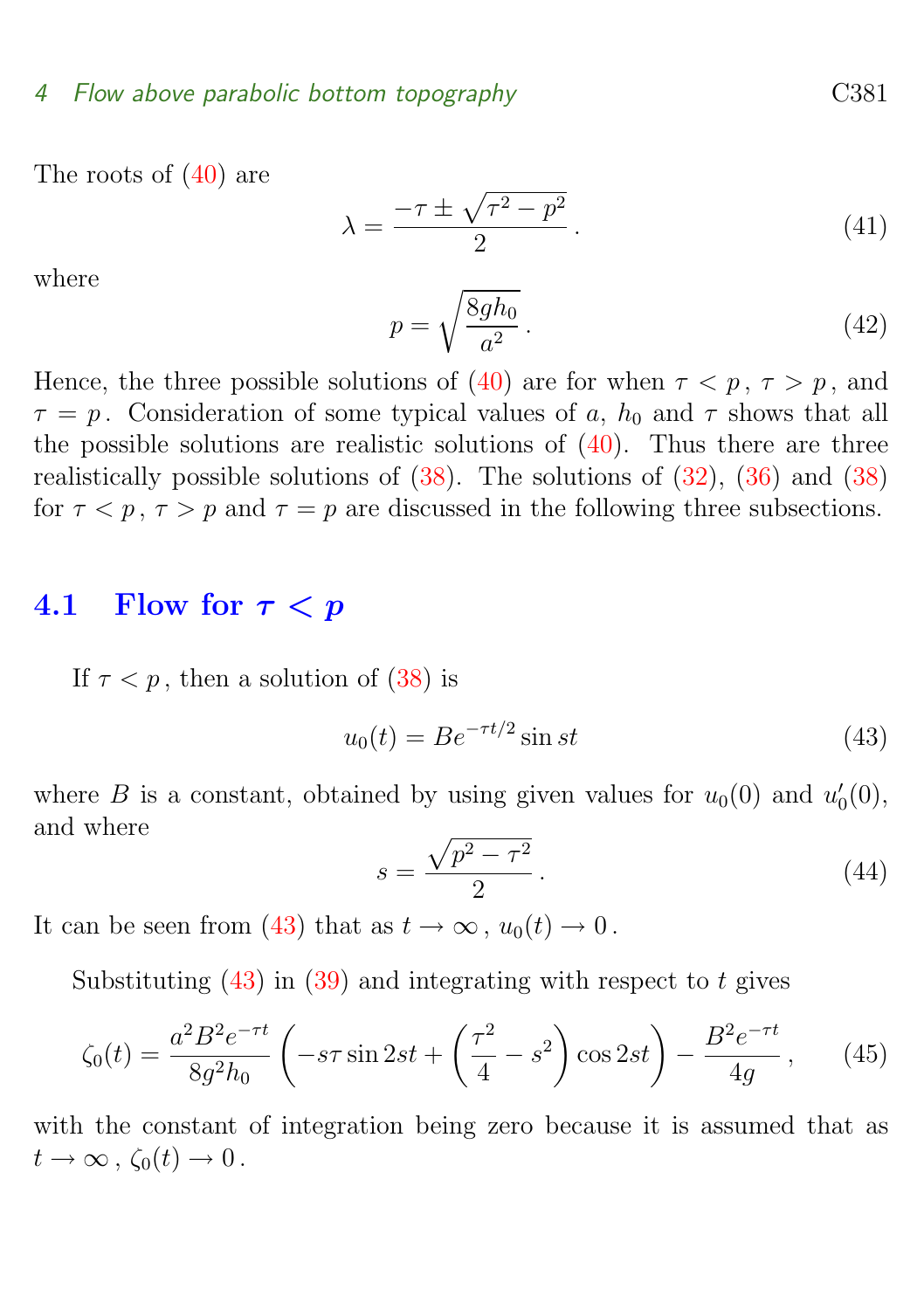Substituting [\(43\)](#page-8-1) in [\(33\)](#page-6-4)

<span id="page-9-0"></span>
$$
\zeta_1(t) = -\frac{e^{-\tau t/2}}{g} \left( Bs \cos st + \frac{\tau B}{2} \sin st \right). \tag{46}
$$

Substituting  $(45)$  and  $(46)$  into  $(32)$ 

<span id="page-9-1"></span>
$$
\zeta(x,t) = \frac{a^2 B^2 e^{-\tau t}}{8g^2 h_0} \left( -s\tau \sin 2st + \left( \frac{\tau^2}{4} - s^2 \right) \cos 2st \right) - \frac{B^2 e^{-\tau t}}{4g} - \frac{e^{-\tau t/2}}{g} \left( Bs \cos st + \frac{\tau B}{2} \sin st \right) x. \tag{47}
$$

It can be seen that as  $t \to \infty$ ,  $\zeta(t) \to 0$ ; that is, the displacement of the fluid from equilibrium gradually dies out over time, which is the result that one would expect with a bottom friction force acting on the fluid.

At the shoreline, the total depth

<span id="page-9-2"></span>
$$
h + \zeta = 0. \tag{48}
$$

Substituting [\(34\)](#page-6-3) and [\(47\)](#page-9-1) in [\(48\)](#page-9-2) gives

$$
\left(x - \frac{a^2 e^{-\tau t/2}}{2h_0 g} \left(-B s \cos st - \frac{\tau B}{2} \sin st\right)\right)^2 = a^2.
$$
 (49)

Hence, the projection of the moving shorelines on the  $xy$  plane is two parallel straight lines:

$$
x = \frac{a^2 e^{-\tau t/2}}{2h_0 g} \left(-Bs \cos st - \frac{\tau B}{2} \sin st\right) \pm a. \tag{50}
$$

The water moves backwards and forwards across the canal with motion dying out as  $t \to \infty$ . As  $t \to \infty$  the shorelines approach

$$
x = \pm a \,,\tag{51}
$$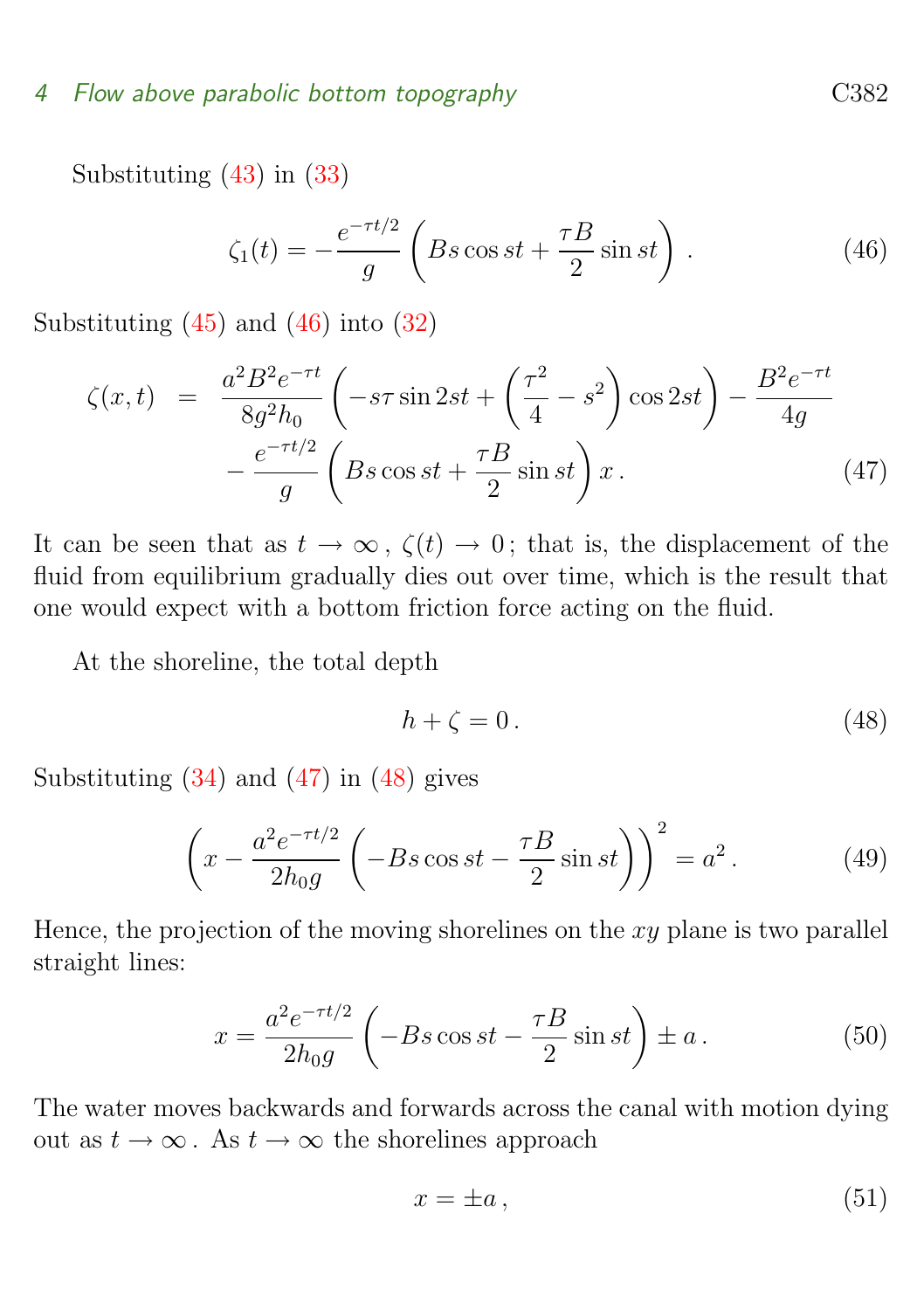

<span id="page-10-0"></span>Figure 1: The development of the motion of fluid in a parabolic canal for which  $a = 3 \text{ km}$ ,  $h_0 = 10 \text{ m}$ , and  $\tau = 0.001 \text{ s}^{-1}$ , for motion in which  $B = 5$  $\text{m s}^{-1}$ , from  $t = 0 \text{ s}$  to  $t = 3400 \text{ s}$ , in increments of 200s. Dimensions are in metres on the vertical axis and on the horizontal axis.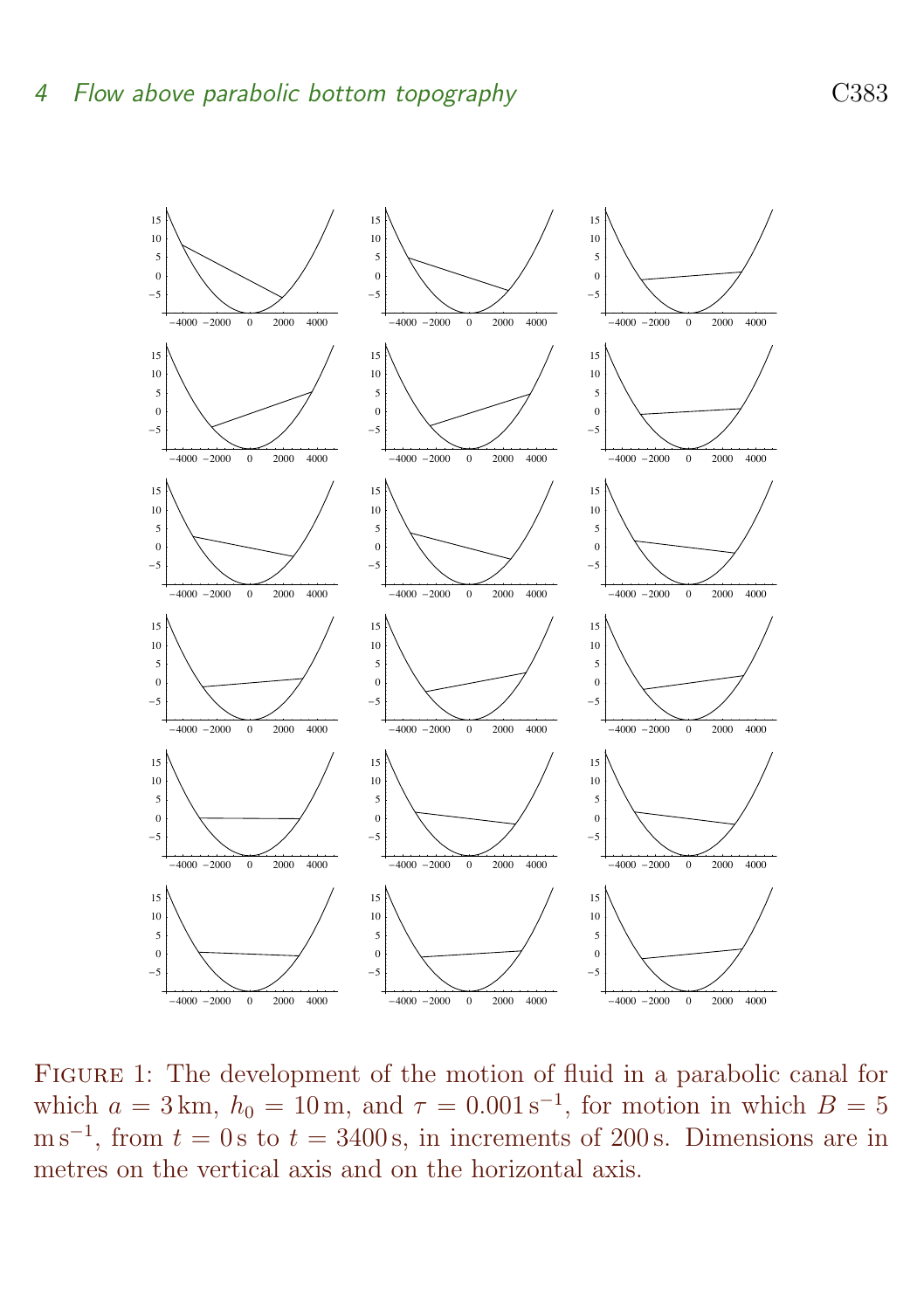the shorelines for an undisturbed surface, and  $\zeta \to 0$ , so that friction will cause the initial disturbance to eventually die out.

Consider a canal for which  $a = 3 \text{ km}$ ,  $h_0 = 10 \text{ m}$ , and  $\tau = 0.001 \text{ s}^{-1}$ , for motion in which  $B = 5 \,\mathrm{m\,s^{-1}}$ . The development of the motion from  $t = 0 \,\mathrm{s}$ to  $t = 3400$  s, in increments of 200s is shown in Figure [1.](#page-10-0)

### <span id="page-11-0"></span>4.2 Flow for  $\tau > p$

When  $\tau > p$  then a solution of [\(38\)](#page-7-1) is

$$
u_0(t) = Be^{rt},\tag{52}
$$

where B is a constant, obtained by using given values for  $u_0(0)$  and  $u'_0(0)$ , and where

$$
r = \frac{-\tau - \sqrt{\tau^2 - p^2}}{2}.
$$
\n(53)

It can be shown that

$$
\zeta(x,t) = \frac{1}{g} \left( \left( \frac{r+\tau}{2r} \right) \left( B^2 e^{2rt} \right) \right) - \frac{1}{g} \left( r+\tau \right) B e^{rt} x. \tag{54}
$$

The projection of the moving shoreline on the  $xy$  plane is two parallel straight lines

$$
x = -\frac{a^2}{2gh_0} \left( B(r+\tau)e^{rt} \right) \pm a \,. \tag{55}
$$

#### <span id="page-11-1"></span>4.3 Flow for  $\tau = p$

When  $\tau = p$  then the solution of [\(38\)](#page-7-1) is

$$
u_0(t) = e^{-\tau t/2}(A + Bt)
$$
\n(56)

where  $A$  and  $B$  are constants. It can be shown that

$$
\zeta(x,t) = -\frac{e^{-\tau t}}{\tau} \left( \frac{1}{g} \left( AB + \frac{\tau A^2}{2} \right) + \frac{1}{g} \left( B^2 + \tau AB \right) \left( t + \frac{1}{\tau} \right) \right)
$$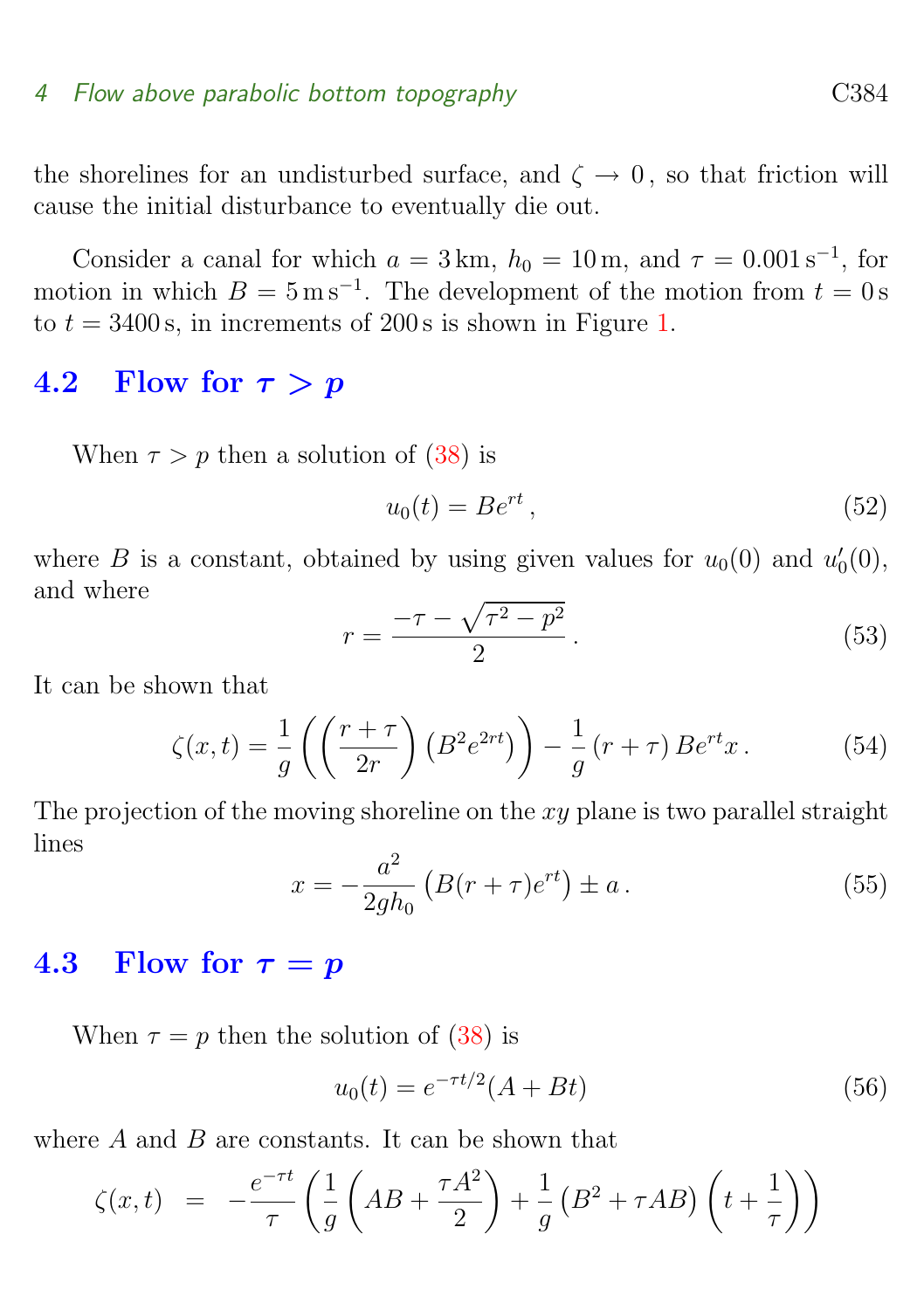$$
-e^{-\tau t}\left(\frac{B^2}{2g}\left(t^2+\frac{2t}{\tau}+\frac{2}{\tau^2}\right)\right)
$$

$$
-\frac{x}{g}\left(B+\frac{\tau}{2}\left(A+Bt\right)\right)e^{-\tau t/2}.
$$
(57)

The projection of the moving shoreline on the  $xy$  plane is two parallel straight lines:

$$
x = -\frac{a^2}{2gh_0}e^{-\tau t/2}\left(B + \frac{\tau}{2}\left(A + Bt\right)\right) \pm a\,. \tag{58}
$$

## <span id="page-12-0"></span>5 Conclusions

Exact solutions of the two dimensional nonlinear shallow water wave equations in the case of flow involving bottom friction and without the Coriolis force have been found for flow in a parabolic canal. These solutions also involve moving shorelines. The motion decays over time, which is what one would expect in a motion involving friction and no input force. In contrast, Thacker found exact solutions of the two dimensional nonlinear shallow water wave equations in the case of flow involving the Coriolis force but without bottom friction for flow in a parabolic canal. These solutions also involve moving shorelines. The motion is oscillatory and continues indefinitely over time, which is what one would expect in a motion involving no friction.

The solutions found in this paper are useful for testing numerical solutions of the nonlinear shallow water wave equations which include bottom friction and whose flow involves moving shorelines. Testing of the analytical solutions against two numerical schemes showed the numerical results to be in close agreement with the analytical solutions.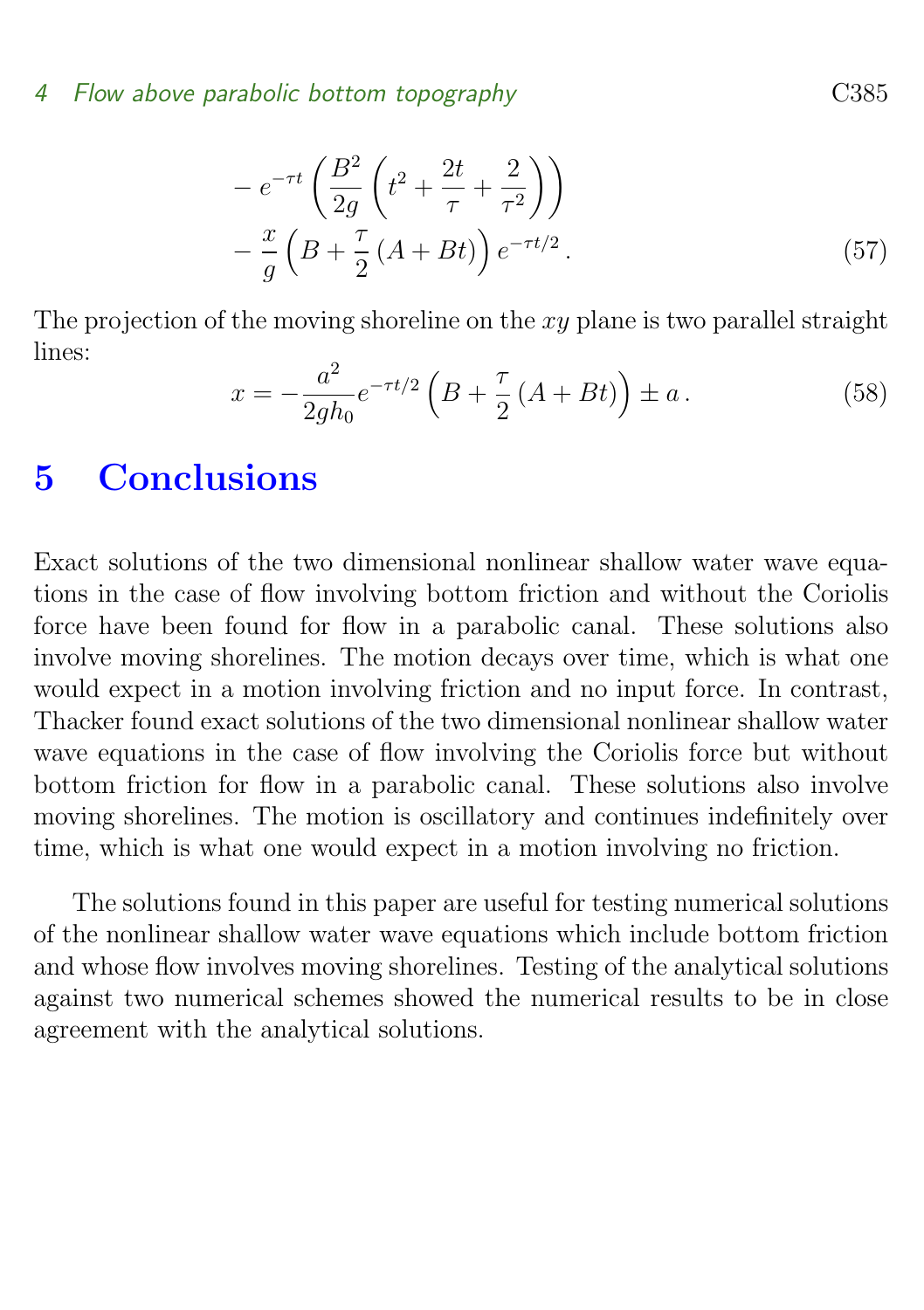#### 5 Conclusions C386

## References

- <span id="page-13-3"></span><span id="page-13-0"></span>[1] Balzano, A. Evaluation of methods for numerical simulation of wetting and drying in shallow water flow models. Coastal Engineering. 34-2, 1, 1998, 83–107. [C375](#page-2-3)
- <span id="page-13-4"></span>[2] Holdahl, R., Holden, H., and Lie, K-A. Unconditionally stable splitting methods for the shallow water equations, BIT , 39, 1998, 451–472. [C375](#page-2-3)
- <span id="page-13-5"></span>[3] Lewis, C. H. III and Adams, W. M. Development of a tsunami-flooding model having versatile formation of moving boundary conditions. The Tsunami Society Monograph Series, 1983, No. 1, 128 pp. [C375](#page-2-3)
- <span id="page-13-6"></span>[4] Peterson P., Hauser J., Thacker W. C., Eppel D., An error-minimizing algorithm for the non-linear shallow-water wave equations with moving boundaries. In Numerical Methods for Non-Linear Problems, editors C. Taylor, E. Hinton, D. R. J. Owen and E. Onate, 2, Pineridge Press, 1984, 826–836. [C375](#page-2-3)
- <span id="page-13-2"></span>[5] Sampson, J., Easton, A. and Singh, M. Moving boundary shallow water flow in circular paraboloidal basins. Proceedings of the Sixth Engineering Mathematics and Applications Conference, 5th International Congress on Industrial and Applied Mathematics, at the University of Technology, Sydney, Australia, editors R. L. May and W. F. Blyth, 2003, 223–227. [C375](#page-2-3)
- <span id="page-13-1"></span>[6] Thacker, W. C. Some exact solutions to the nonlinear shallow-water wave equations, J. Fluid. Mech., 107, 1981, 499–508. [C374,](#page-1-1) [C375,](#page-2-3) [C379](#page-6-5)
- <span id="page-13-7"></span>[7] Vreugdenhil, C. B. Numerical methods for shallow-water flow, Kluwer Academic Publishers, 1998. [C375,](#page-2-3) [C378](#page-5-5)